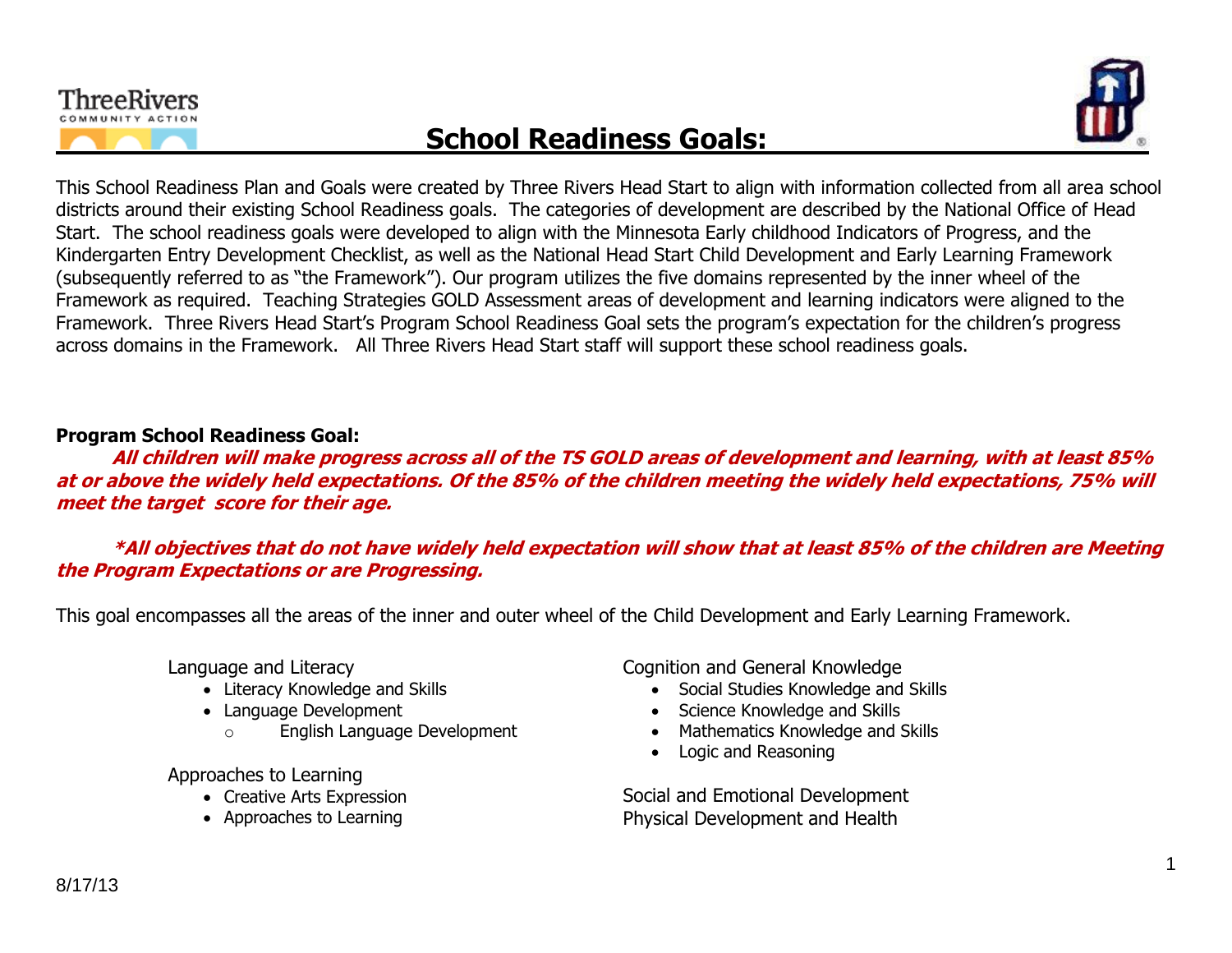| <b>School</b>                                                | <b>Goals</b>                                                                                                        | <b>Measurement Tools</b>                                                                                                                                                                                                                                                                                                                              |
|--------------------------------------------------------------|---------------------------------------------------------------------------------------------------------------------|-------------------------------------------------------------------------------------------------------------------------------------------------------------------------------------------------------------------------------------------------------------------------------------------------------------------------------------------------------|
| <b>Readiness</b>                                             |                                                                                                                     |                                                                                                                                                                                                                                                                                                                                                       |
| <b>Domain</b>                                                |                                                                                                                     |                                                                                                                                                                                                                                                                                                                                                       |
| <b>Social &amp; Emotional</b><br><b>Development</b>          | 1. Children will be able to show an increasing ability<br>to manage their own emotions and behaviors.               | <b>Teaching Strategies Gold:</b><br>Regulates own emotions and behaviors-<br>1a: Managing feelings<br>1b: Follows limits and expectations<br>1c: Takes care of own needs appropriately<br>Participates cooperatively and constructively in group<br>situations-<br>3a: Balances the needs and rights of self and others<br>3b: Solves social problems |
|                                                              | 2. Children will be able to show an increasing ability<br>to form positive relationships with adults and<br>peers.  | <b>Teaching Strategies Gold:</b><br>Establishes and sustains positive relationships-<br>2a: Forms relationships with adults<br>2b: Responds to emotional cues<br>2c: Interacts with peers<br>2d: Makes friends                                                                                                                                        |
| <b>Physical</b><br><b>Development &amp;</b><br><b>Health</b> | Children will be able to show control of large<br>1 <sub>1</sub><br>muscles for movement, coordination and balance. | <b>Teaching Strategies Gold:</b><br>Traveling skills-<br>4a: Walks<br>4b: Runs<br>4c: Gallops and skips<br>Balancing skills-<br>5a: Sits and stands<br>5b: Walks on beam<br>5c: Jumps and hops<br>Gross-motor manipulative skills-<br>6a: Throws<br>6b: Catches<br>6c: Kicks                                                                          |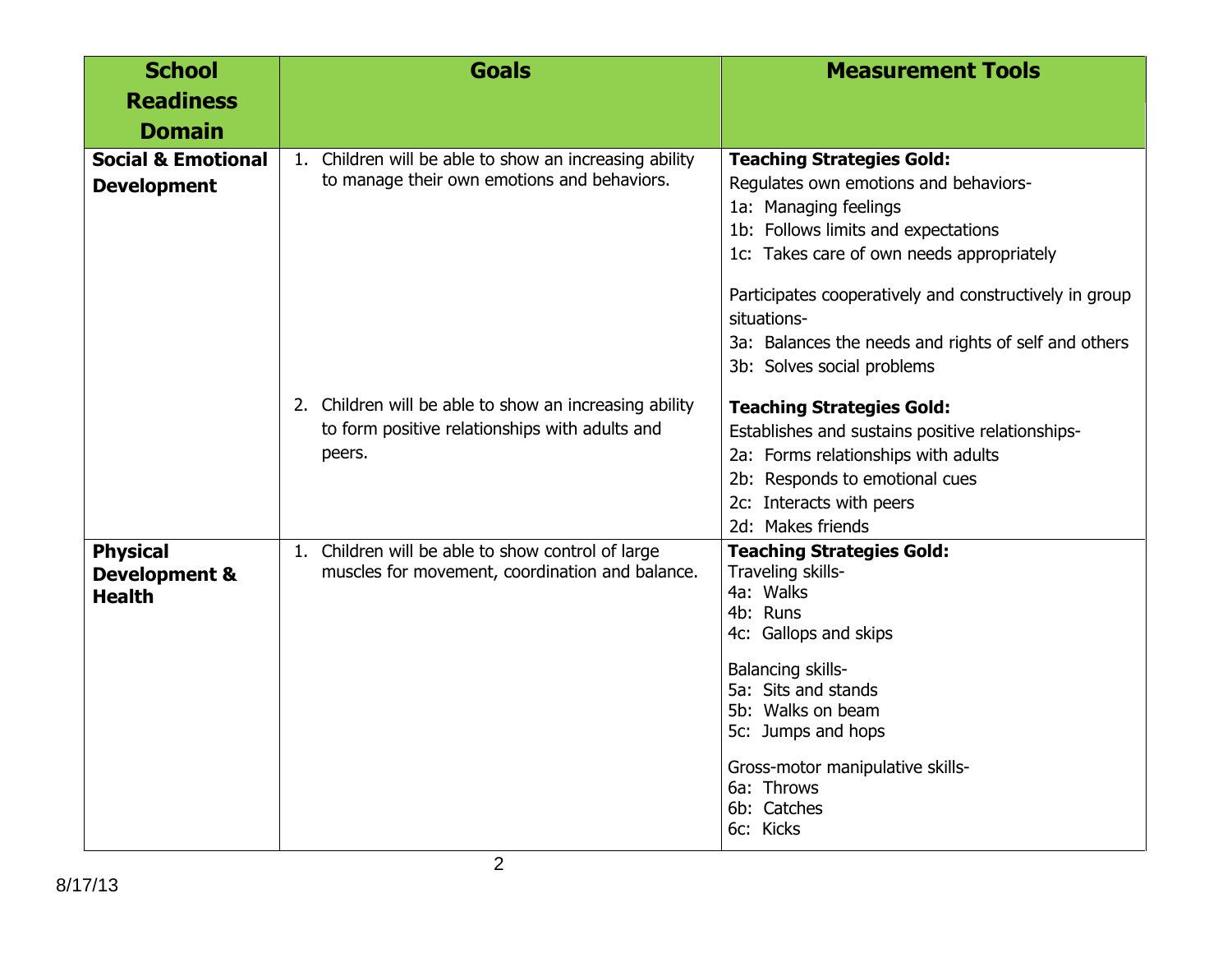|                                                       |    | 2. Children will be able to show use of fingers and<br>hands in small movements, as well as using tools<br>for writing and drawing.                                                                | <b>Teaching Strategies Gold:</b><br>Fine motor strength and coordination-<br>7a. Using fingers and hands<br>7b: Use writing and drawing tools                                                                                          |
|-------------------------------------------------------|----|----------------------------------------------------------------------------------------------------------------------------------------------------------------------------------------------------|----------------------------------------------------------------------------------------------------------------------------------------------------------------------------------------------------------------------------------------|
| <b>Cognition &amp;</b><br>General<br><b>Knowledge</b> | 1. | Children will be able to show beginning math skills<br>including spatial relationships, creating patterns<br>and using math concepts through every day<br>routines.                                | <b>Teaching Strategies Gold:</b><br>Explores and describes spatial relationships and<br>shapes<br>21a: Understands spatial relations<br>21b: Understands shapes<br>22: Compares and measures<br>23: Demonstrates knowledge of patterns |
|                                                       | 2. | Children will be able to show beginning math skills<br>including shape recognition, counting and<br>connecting numbers to quantities.                                                              | <b>Teaching Strategies Gold:</b><br>Uses number concepts and operations<br>20a: Counts<br>20b: Quantifies<br>20c: Connects numerals to their quantities                                                                                |
|                                                       | 3. | Children will be able to show multiple ways to solve<br>problems, problem solving skills, and symbolic<br>thinking.                                                                                | <b>Teaching Strategies Gold:</b><br>Uses symbols and images to represent something not<br>present<br>14a: Thinks symbolically                                                                                                          |
|                                                       | 4. | Children will engage in exploring their environment<br>through observation, manipulation, making<br>predictions, classifying, comparisons and<br>communicating their findings to others.           | <b>Teaching Strategies Gold:</b><br>13: Uses classification skills<br>24: Uses scientific inquiry skills                                                                                                                               |
| Language &<br><b>Literacy</b>                         | 1. | Children will be able to use words to express<br>themselves, to understand language, follow<br>directions, to have a conversation and to listen to<br>stories in English or their native language. | <b>Teaching Strategies Gold:</b><br>Listens to and understands increasingly complex<br>language<br>8a: Comprehends language<br>8b: Follows directions                                                                                  |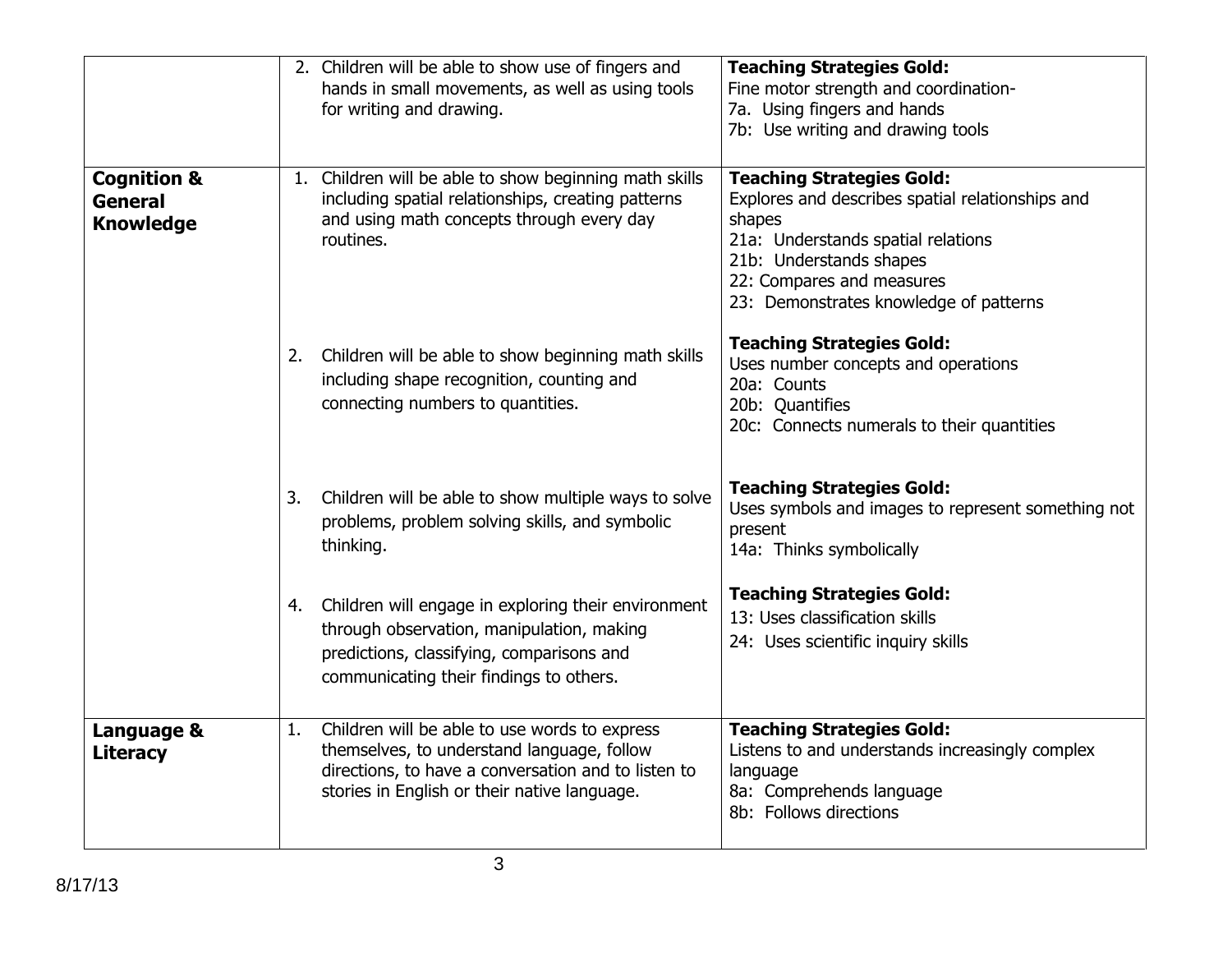|    |                                                                                                                                                                                                         | Uses language to express thoughts and needs<br>9a: Uses an expanding expressive vocabulary<br>9b: Speaks clearly<br>9c: Uses conventional grammar<br>9d: Tells about another time or place<br>Uses appropriate conversational and other<br>communication skills<br>10a: Engages in conversations<br>10b: Uses social rules of language                                                    |
|----|---------------------------------------------------------------------------------------------------------------------------------------------------------------------------------------------------------|-------------------------------------------------------------------------------------------------------------------------------------------------------------------------------------------------------------------------------------------------------------------------------------------------------------------------------------------------------------------------------------------|
| 2. | Children, who are English Language Learners, will<br>show progress in listening to, understanding and<br>speaking English.                                                                              | <b>Teaching Strategies Gold:</b><br>37: Demonstrates progress in listening to and<br>understanding English<br>38: Demonstrates progress in speaking English                                                                                                                                                                                                                               |
| 3. | Children will be able to show Alphabet Knowledge<br>through upper and lower case letter recognition,<br>letter sounds and early writing skills by writing their<br>first name.                          | <b>Teaching Strategies Gold:</b><br>16a: Identifies and names letters<br>16b: Uses letter-sound knowledge<br>19a: Writes name<br>19b: Writes to convey meeting                                                                                                                                                                                                                            |
| 4. | Children will be able to show appreciation for<br>books, awareness that language can be broken into<br>syllables, or smaller pieces of sound in words,<br>rhyming, and understanding of print concepts. | <b>Teaching Strategies Gold:</b><br>15a: Notices and discriminates rhyme<br>15b: Notices and discriminates alliteration<br>15c: Notices and discriminates small and smaller<br>units of sound.<br>17a: Uses and appreciates books<br>17b: Uses print concepts<br>18a: Interacts during read-alouds and book<br>conversations<br>18b: Uses emergent reading skills<br>18c: Retells stories |